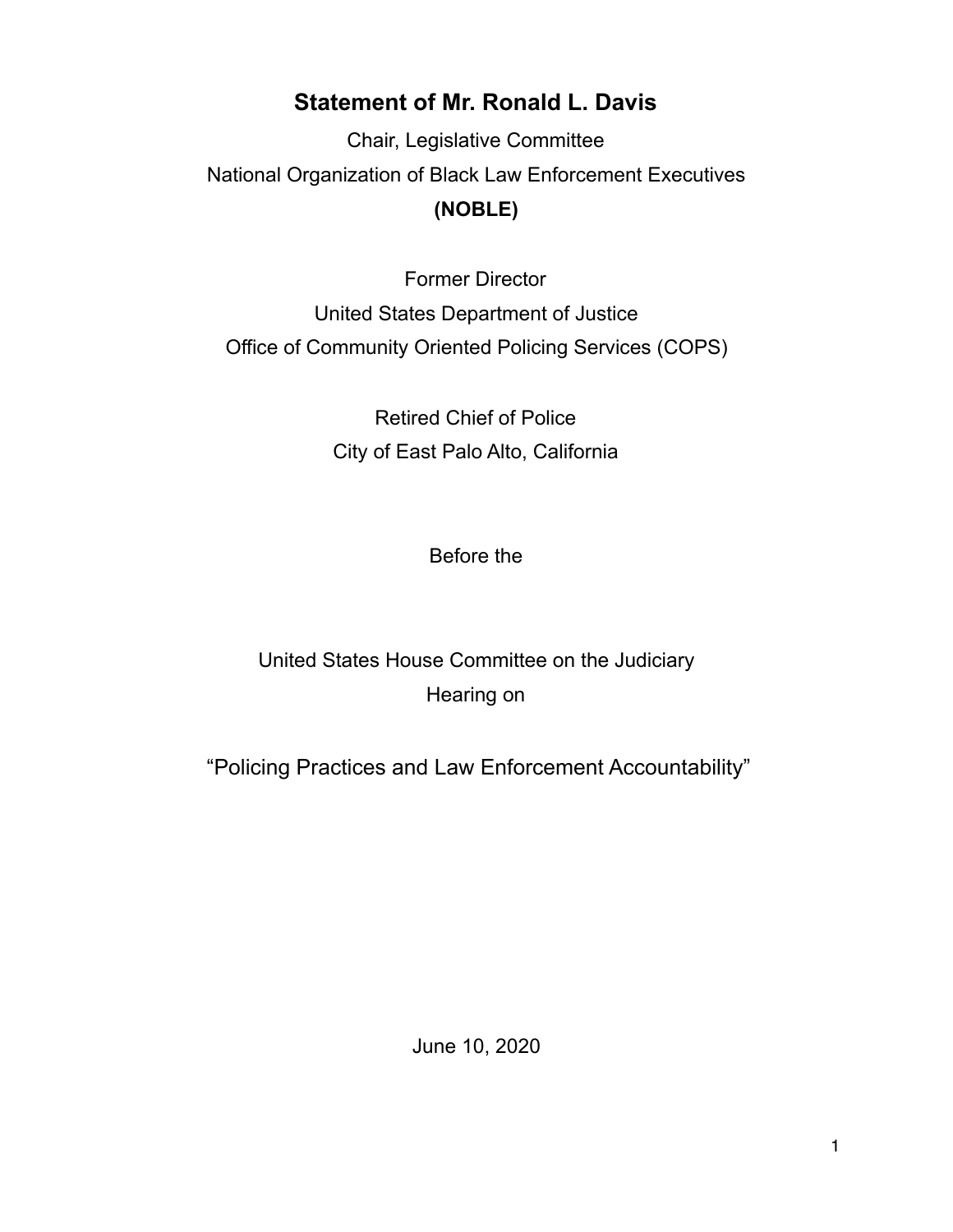Good morning Committee Chairman Nadler, Ranking Member Collins, and distinguished members of the United States House Committee on the Judiciary. I bring you greetings on behalf of National President Cerelyn J. Davis, the Executive Board, and all members of the National Organization of Black Law Enforcement Executives, also known as (NOBLE).

My name is Ronald Davis and I am a life-member of NOBLE and chair of its' Legislative Committee. I also had the honor of serving in the Obama Administration as the Former Director of the Department of Justice Office of Community Oriented Policing Services (COPS) and the Executive Director of the President's Task Force on 21st Century Policing. I am a career cop who served close to 30 years of policing experience: 20 years in Oakland and nine years as police chief in East Palo Alto, CA. And as evident with my appearance today, I am a Black man and father.

It is an honor for NOBLE to provide testimony on the topic of "Policing Practices and Law Enforcement Accountability." NOBLE joins the nation in condemning the heinous murder of Mr. George Floyd in Minneapolis and we are concerned and alarmed by the recent deaths of Breonna Taylor and Ahmaud Arbery. We offer our heartfelt condolences and prayers to each of their families.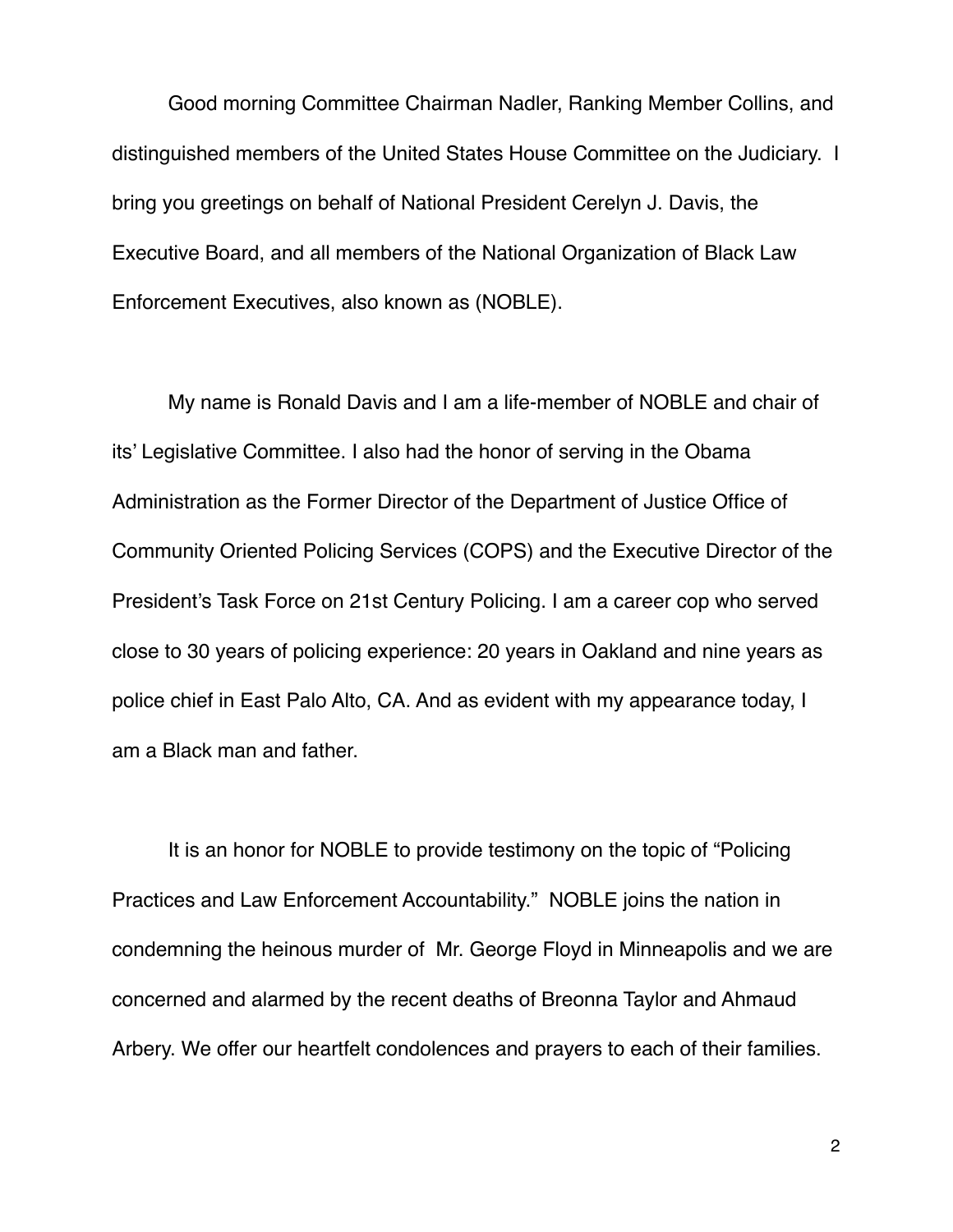Yet, we know these names represent just a few in a much longer list of tragedies. Though it is very important that the Minneapolis officers responsible for the murder of Mr. Floyd are prosecuted to the fullest extent of the law; we know it is also important to recognize that such tragedies are not exceptions to our policing systems, they are too often an inevitable manifestations of them. We must start with this important fact and hard truth because we cannot address a problem if we fail to properly identify.

We know it is almost impossible to move forward with any meaningful changes and progress while Blacks are still being held down by the unreconciled troubles of our past. Or, as Nelson Mandela has stated, "Only the truth can put the past to rest." So, today let us deal in the hard truths so that we can start the racial reconciliation this nation has purposely avoided. Let us embrace truth so we reconstruct a policing system that reinforces the core principles of our democracy. And lets use the truth to change that reality that, even today, there remain two societies: one white and one black, as identified by Kerner Commission over 50 years ago

We know that the core problems with policing are not limited to just a few bad apples. In fact, we believe the vast majority of police officers in this country are decent and honorable men and women committed to service.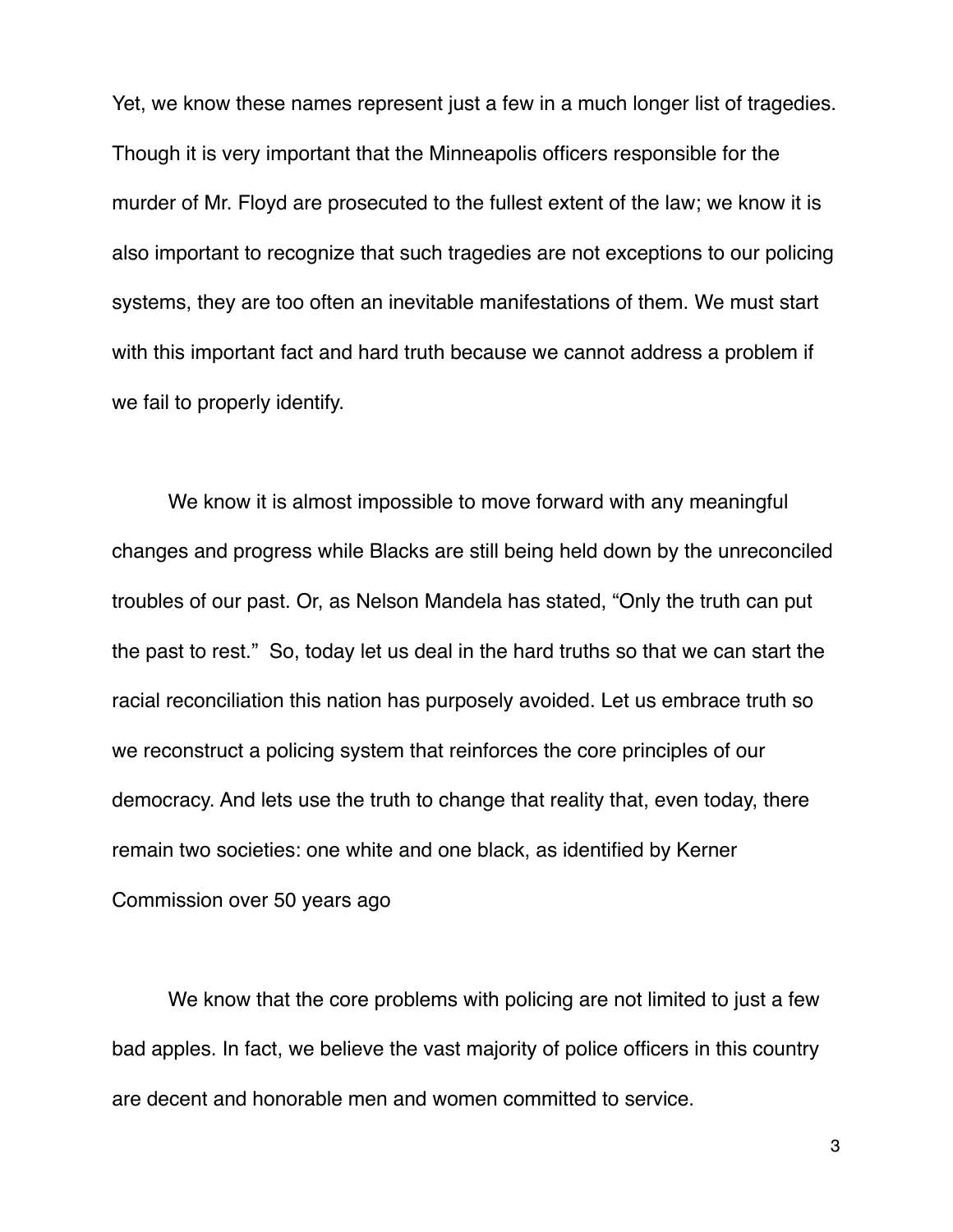Another fact we should not forget, deny or ignore. The problem is the continued use of draconian policing systems that still suffer from structural racism and institutional deficiencies. Under these systems even goods cops have bad outcomes, and bad and racist cops operate with impunity.

Most of the systems that determine why we police, how we police, and where we police were constructed in the 1940's, '50s and '60s to enforce Jim Crow and other discriminatory laws. In other words, our policing systems are not broken; they are doing what they were designed to do. To understand this hard truth is to recognize the system cannot just be reformed; it must be reconstructed. It also means that the demand for policing reform should not require an indictment against all police. It is our hope that our brothers and sisters who wear the badge will embrace this moment and join this movement, and become part of the change that is needed. We've seen many police take a knee over the past week. And that's great. We now need you to take a stance with the community and work to reconstruct an unjust system.

Our challenge here today is not to re-litigate the causes of our dysfunctional policing and criminal justice system. We, as nation, should stipulate to these facts and invest our time focusing on implementing solutions.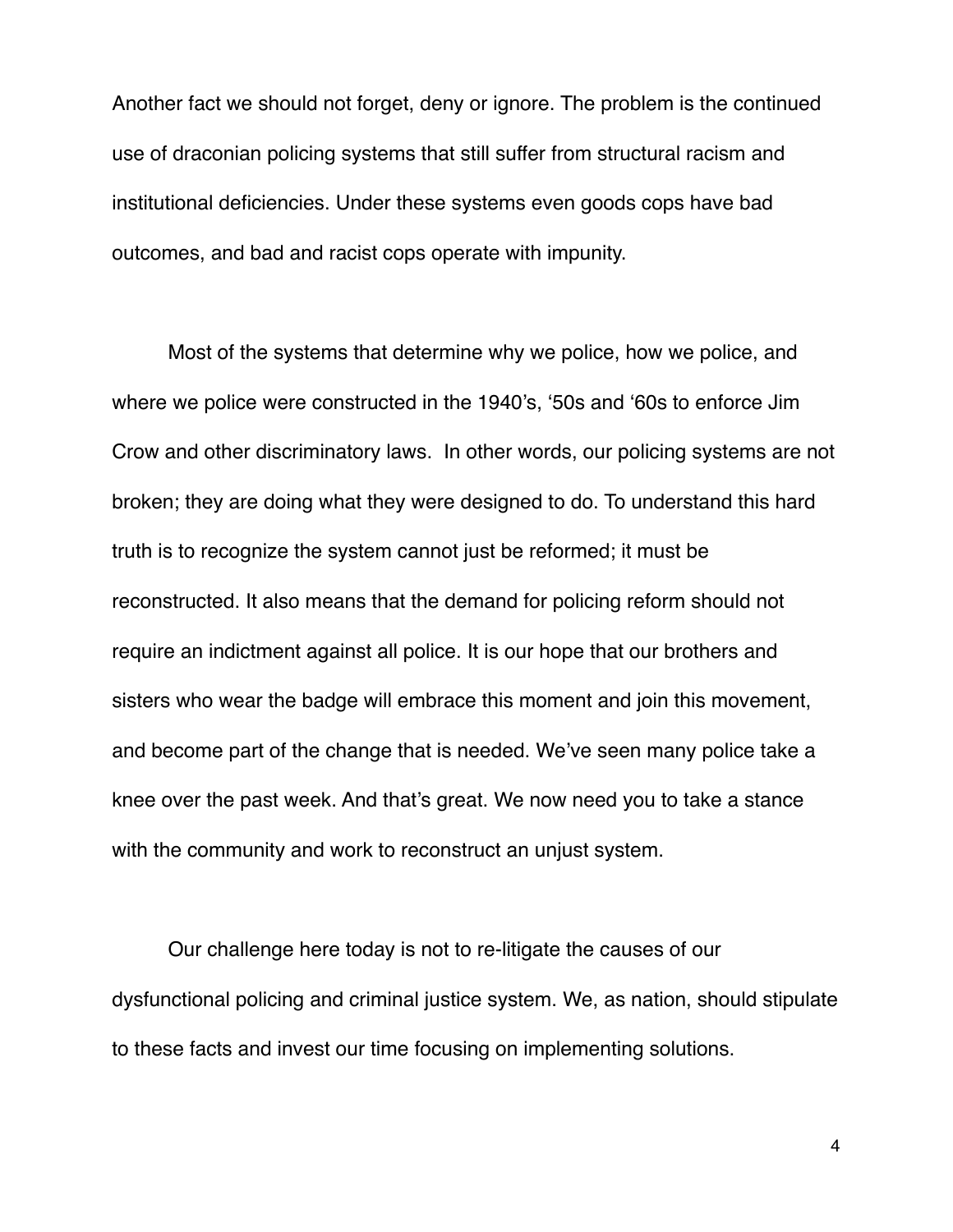What we need now is action, and NOBLE members are ready to act and live up to our motto: "Justice by Action."

NOBLE believes the first action step in reconstructing a new policing system is to take immediate steps in strengthening police accountability and building trust with communities. This was the core task President Obama charged the President's Task Force on 21st Century Policing in 2015. The task forced produced a seminal document with recommendations that provide guidance for police agencies and their communities.

Unfortunately, the Trump Administration not only tossed this report, it has actually taken steps to reverse the progress that was being made and return to the so-called "law and order" days in which the mass arrests of men of color was this nation's crime strategy. We need to abandoned the dangerous "law and order" rhetoric of the '90's and embrace a "peace and justice" mantra that truly enhances public safety and ensures justice for all. We must immediately revive the task force report and its recommendations. This requires leadership at every level of government.

Mr. Chairman, we need the support of the federal government to further advance those recommendations.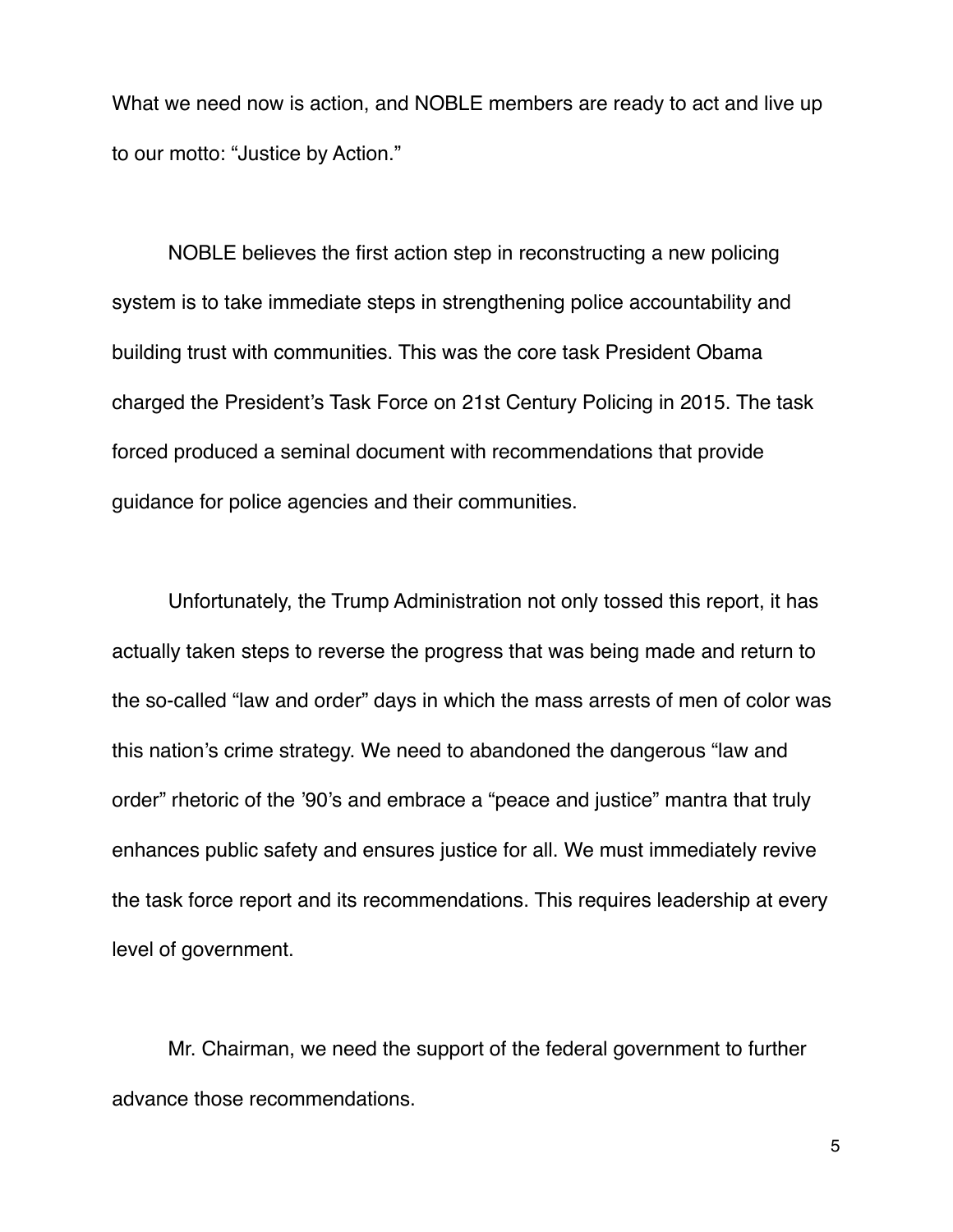We also need to make immediate changes to specific policies and practices pertaining to the police use of force. To this end, NOBLE supports the following recommendations provided by the Leadership Conference for Civil and Human Rights (LCCHR):

- Require a federal standard that use of force be reserved for only when necessary as a last resort after exhausting reasonable options, and incentivize states through federal funding mechanisms to implement this standard;
- Prohibit all maneuvers that restrict the flow of blood or oxygen to the brain, including neck holds, chokeholds, and similar excessive force, deeming the use of such force a federal civil rights violation;
- Prohibit racial profiling, and require robust data collection on policecommunity encounters and law enforcement activities. Data should capture all demographic categories and be disaggregated;
- Prohibit the use of no-knock warrants, especially for drug searches;
- Give DOJ greater authority to prosecute individuals officers for civil rights violations. Change the 18 U.S.C. Sec. 242 mens rea requirement from willfulness to recklessness, permitting prosecutors to successfully hold law enforcement accountable for the deprivation of civil rights and civil liberties;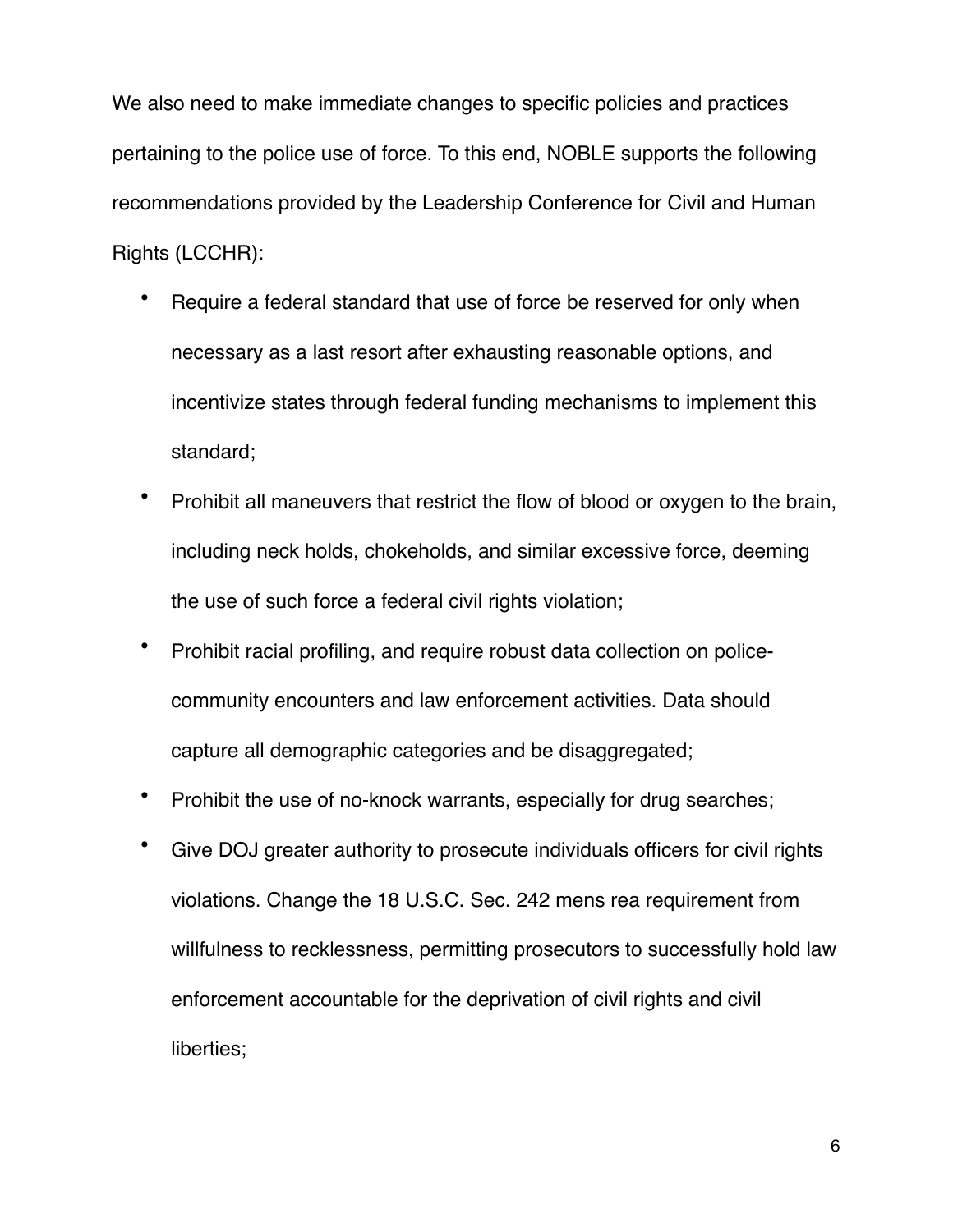- Develop a national public database of police misconduct that would cover all police agencies in the United States and its territories, similar to the International Association of Directors of Law Enforcement Standards and Training's National Decertification Index, which would compile the names of officers who have had their licenses revoked due to misconduct, including but not limited to domestic violence, sexual violence, assault and harassment, criminal offense against minors, excessive use of force, violation of 18 U.S.C. § 242; perjury, falsifying a police report or planting and destroying evidence, and deadly physical assault; as well as terminations and complaints against the officers; and
- End the qualified immunity doctrine which prevents police from being held legally accountable when they break the law. Qualified immunity, a defense that shields officials from being sued, has been interpreted by courts so broadly that it allows officers to engage in unconstitutional acts with impunity.
- We generally agree with LCCHR in their recommendation for a federal standard in the use of deadly force, but we do add specificity for what we think should be included in all use of force policies:
	- o Establish the sanctity of life as an organizational priority.
	- o Require that deadly force be necessary and proportionate.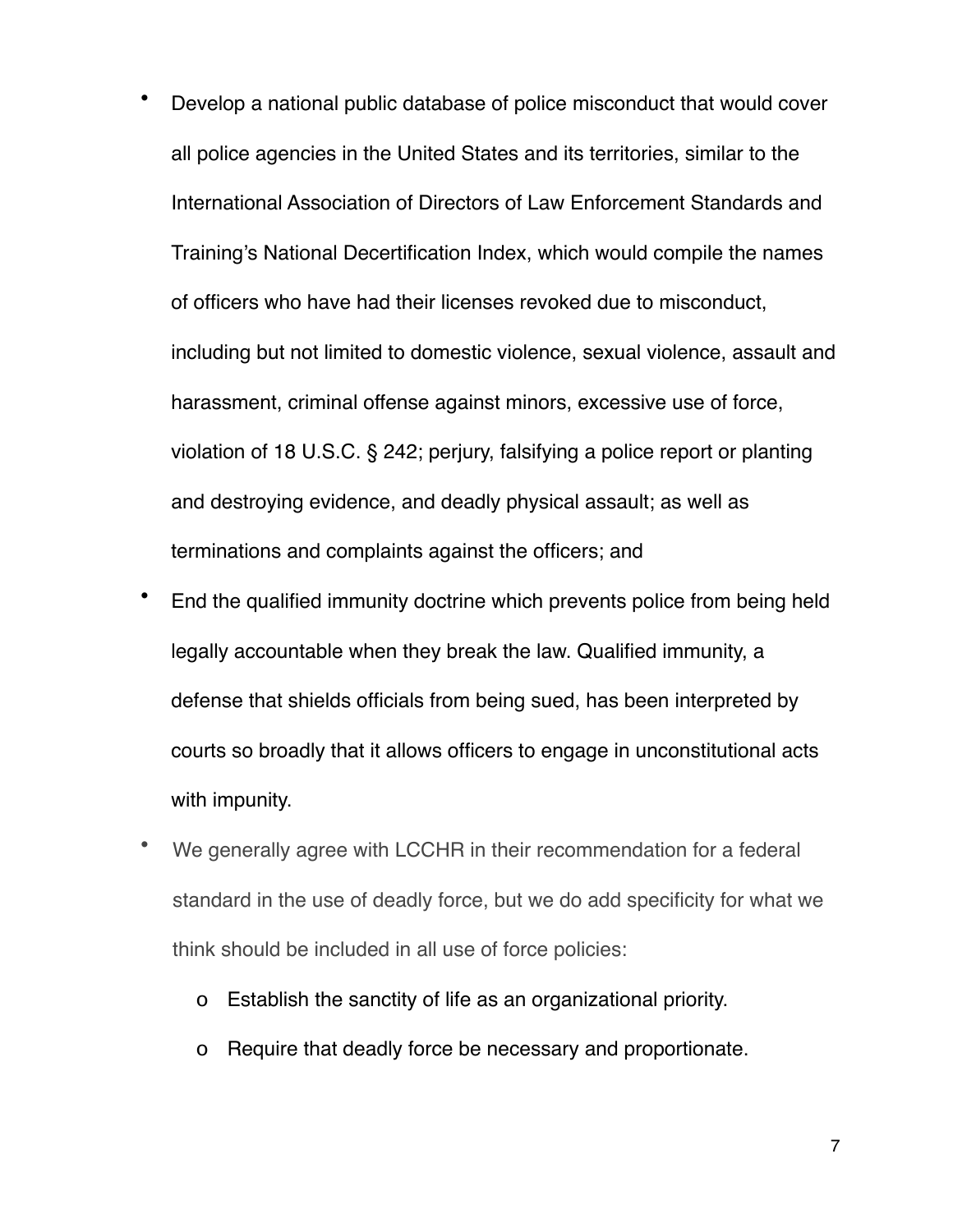- o Mandate de-escalation training for all officers and require deescalation of part of a continuum of force.
- o Prohibit the carotid restrict, chokeholds and all physical restraint maneuvers on or above the neck and any physical act that restricts the flow of blood or oxygen to the brain.
- o Mandatory requirement that officers render immediate medical aid to anyone who forced was used.
- o Mandatory requirement that officers intervene where physical force is being applied to either stop or attempt to stop another officer when force is being inappropriately applied or is no longer required.
- o Mandatory requirement that officers immediately report any misconduct observed to their supervisor.
- Although we do not support an outright ban on military equipment as recommended the LCCHR, we do recommend the reinstatement of the restrictions and oversight mechanisms identified during the Obama Administration.

Additionally, NOBLE proposes the following:

• Rescind the "Sessions" memo pertaining to consent decrees and restore programs that provide organizational assessments and after action evaluations/reports for agencies that request such assistance.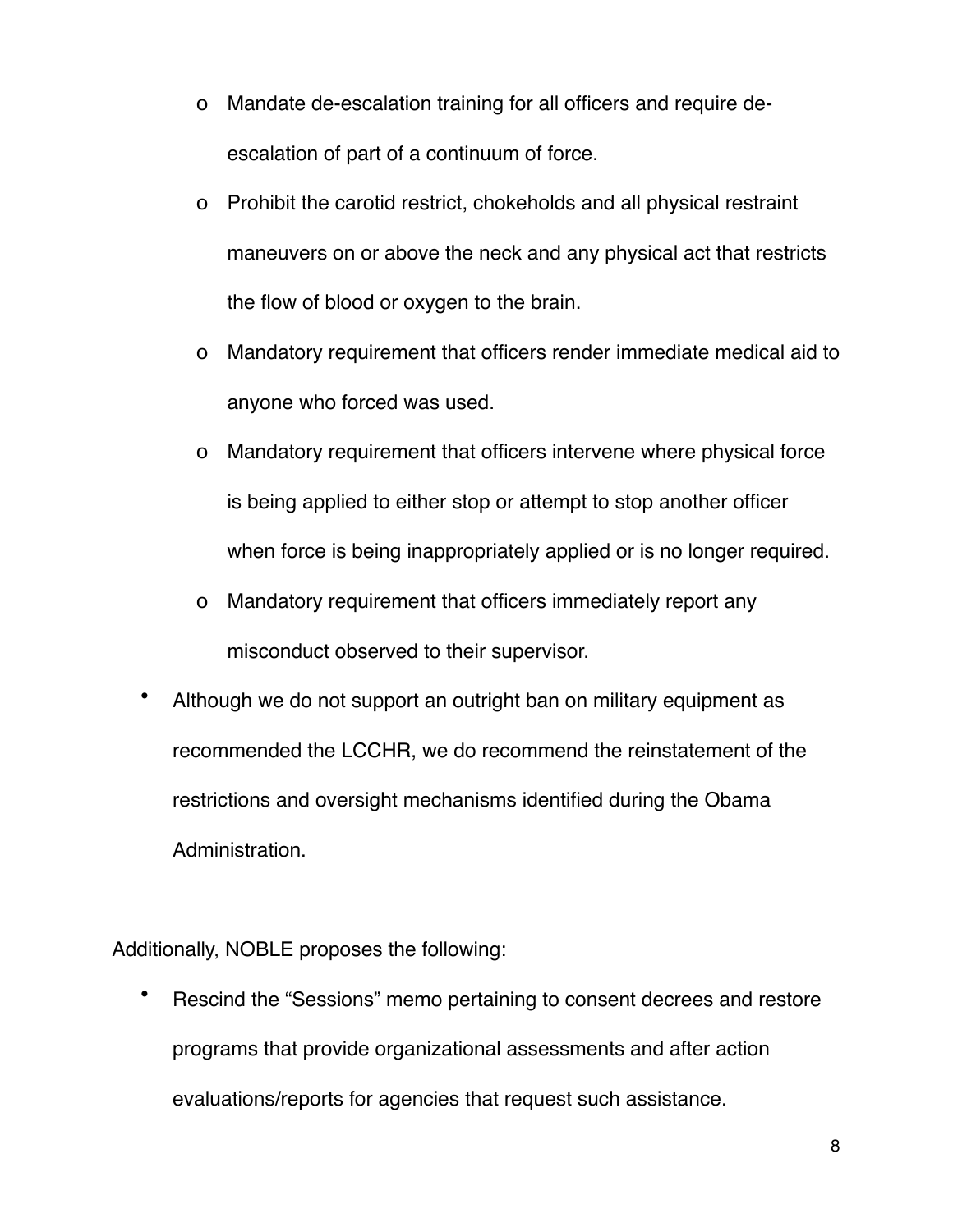- Require all police agencies to obtain national certification to receive federal funding.
- Continued appropriations for the Department of Justice Community Relations Service directed towards programs to improve community and police relations.
- Enact legislation requiring all polices agencies collect and provide the federal government use-of-force, vehicle and pedestrian stops, and arrests data.

We also need the federal government to support leadership at the state level. When it comes to police accountability, the Department of Justice has been absent. However, many state leaders have filled the gaps. For example, the state of California and Governor Gavin Newsom passed Assembly Bill (AB) 392 - the most comprehensive use force reform bill in the nation. Last week, Governor Newsom ordered the state POST to stop training on carotid restrains and choke holds, made clear his support of legislation prohibit these techniques.

In Illinois, former Attorney General Lisa Madigan and current AG Kwami Raoul used their offices to work with the city of Chicago to adopt the most comprehensive consent decree in history.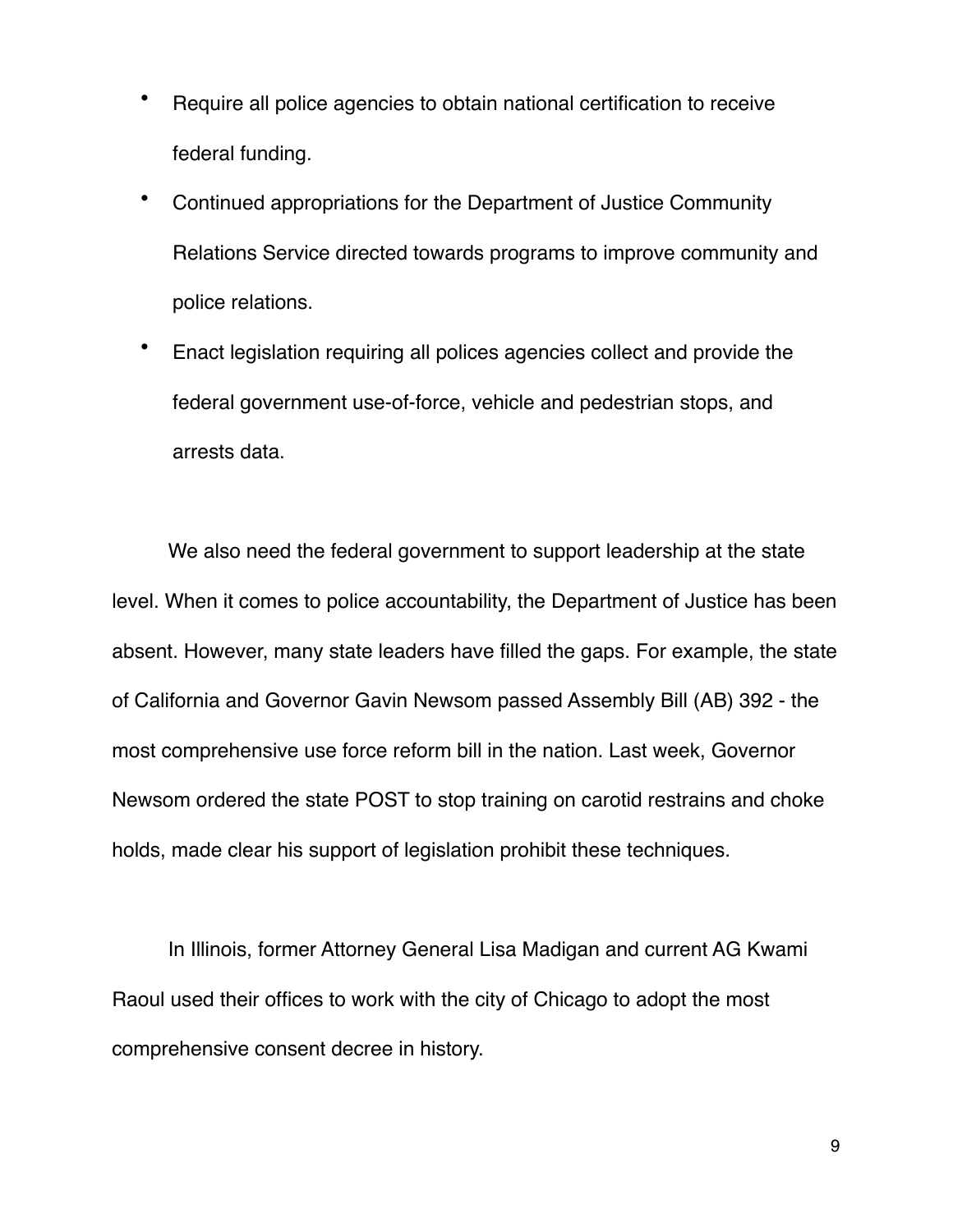An action the Trump administration backed away from despite the clear findings of a pattern or practice of Constitutional violations identified by the DOJ Civil Rights Division.

In California, Attorney General Becerra has used his office to conduct pattern and practice investigations, provide voluntary organizational and use of force reviews. Again, support the Trump Administration walked away from this type of support. And in Minnesota, Attorney General Keith Ellison and Department of Public Safety Commissioner John Harrington used their offices to convene a diverse working group on police deadly encounters. The group released their report in February and as Minnesota moves forward, they have roadmap in which to start.

In sum, the recommendations we have outlined are also contained in the "Justice in Policing Act" co-sponsored by Congresswomen Karen Bass and Chairman Nadler. NOBLE supports this legislation and looks forward to working the Congress as the Bill moves forward.

As we proceed forward with this landmark legislation, there are immediate steps police leaders and departments can take as a first step in racial reconciliation and in reimagining policing: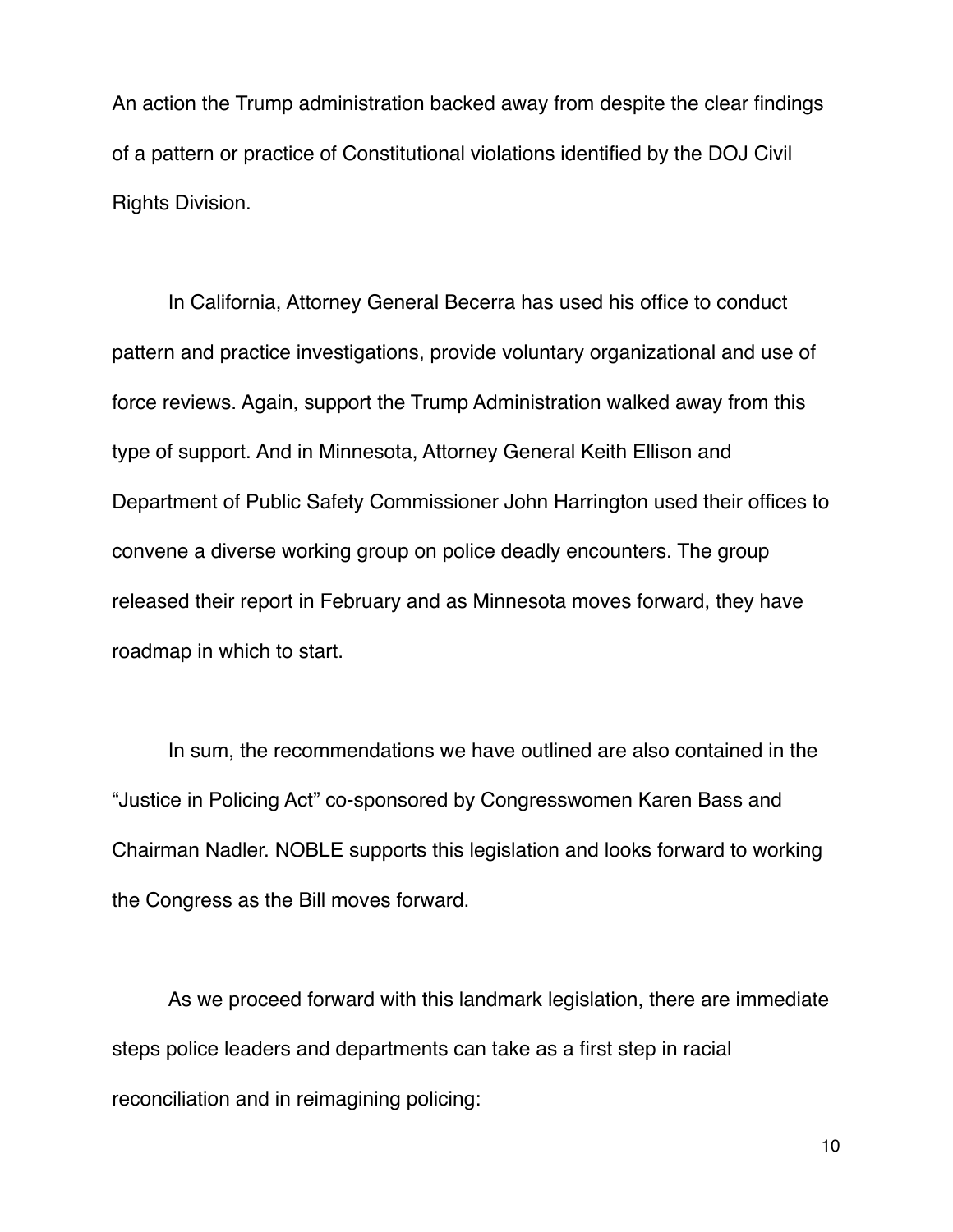- 1. Publicly acknowledge historical and current police abuses and its impact on communities of color.
- 2. Acceptance of responsibility to change policing systems and its culture.
- 3. Have all officers reaffirm their Oath of Office to the Constitution and the core principles of our democracy.
- 4. Collaborate with the community to re-define and reimagine policing.
	- o Define the role of police in our society
	- o Stop the over-reliance of police to address social issues
	- o Identify what activities police should and should not be engaging in
	- o Develop reinvestment strategies
	- o Dismantle existing operational systems and develop new (evidence-

based) systems in:

- Recruitment and hiring
- Training
- **E** Supervision
- **EXEC** Discipline and accountability
- Civilian Oversight
- Community Policing & Crime reduction strategies
- Racial disparities
- 5. Embrace and adopt the recommendations of President Obama's Task Force

on 21st Century Policing.